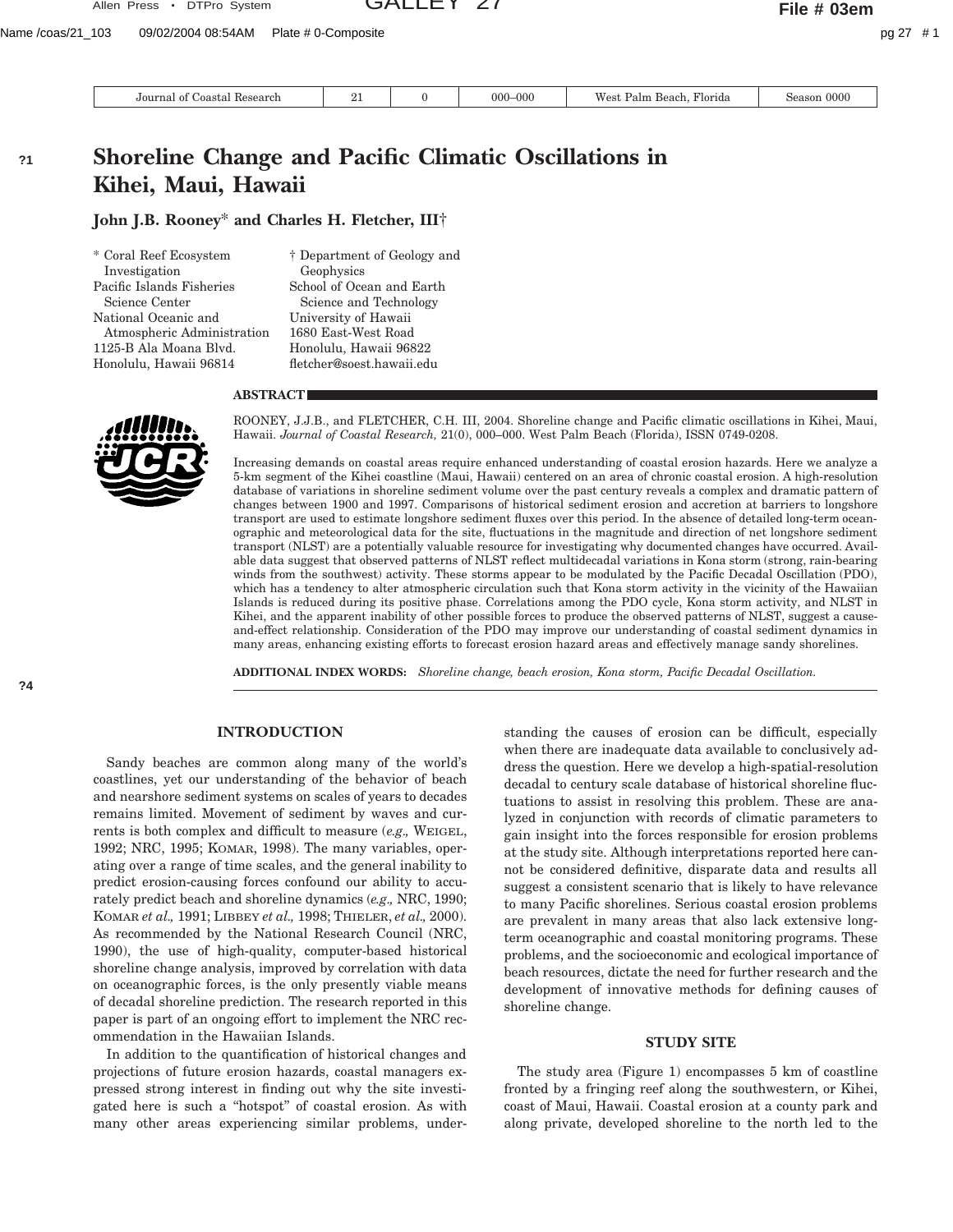Allen Press • DTPro System GALLEY 28 **File # 03em**

Rooney and Fletcher



Figure 1. Location and characteristics of Kihei, Maui, Hawaii study site.

widespread construction of seawalls and revetments. As a result of chronic shoreline retreat, in time this resulted in the almost complete loss of sandy shoreline in front of the coastal armoring. Concerns over the severe and continuing loss of the beach resource prompted the present study.

The site terminates to the north at the rock walls of the ancient Hawaiian Koieie Fishpond, and the southern terminus is marked by a small rocky headland. These features define the north and south (respectively) endpoints of a large, open littoral cell. The reef flat fronting the site is 300 m to 400 m wide and 1 m to 2 m deep with a thin veneer of sand. Occasional large (approximately 5–10 m diameter) sand pockets are located across the reef surface. Seasonal change on the fringing reef-fronted beach is characterized by localized updrift accretion and downdrift erosion resulting from variations in longshore sediment transport rather than beachwide erosion or accretion resulting from cross-shore transport (NORCROSS *et al.,* 2003).

The site contains anthropogenic features that have influenced littoral sediment dynamics, including several ancient rock-wall fishponds. More recently, a shore-normal drainage

outfall, protected by a rock revetment, and referred to here as the ''Halama groin,'' was constructed across the beach in the center of the site between 1949 and 1960. Beginning in the late 1960s and early 1970s, the series of revetments and seawalls mentioned above were built as a defense against coastal erosion. Today they stretch, unbroken except for a few beach access paths, along the southern 1.8 km of the site, replacing formerly sandy shoreline.

# **Trade Winds and Swells**

In the lee of West Maui and the islands of Molokai, Lanai, and Oahu, the study site is protected from large North Pacific swells that impact Hawaii every winter and from waves generated by the brisk northeasterly trade winds. The limited fetch between the site and the head of Maalaea Bay (approximately 4 km) precludes the generation of large waves from north or easterly winds within the bay itself. Trade winds occur about 70% of the year, with typical maximum sustained speeds of 8 to 13 m/s, particularly in the summer months of May through September (HARAGUCHI, 1979). On Maui, the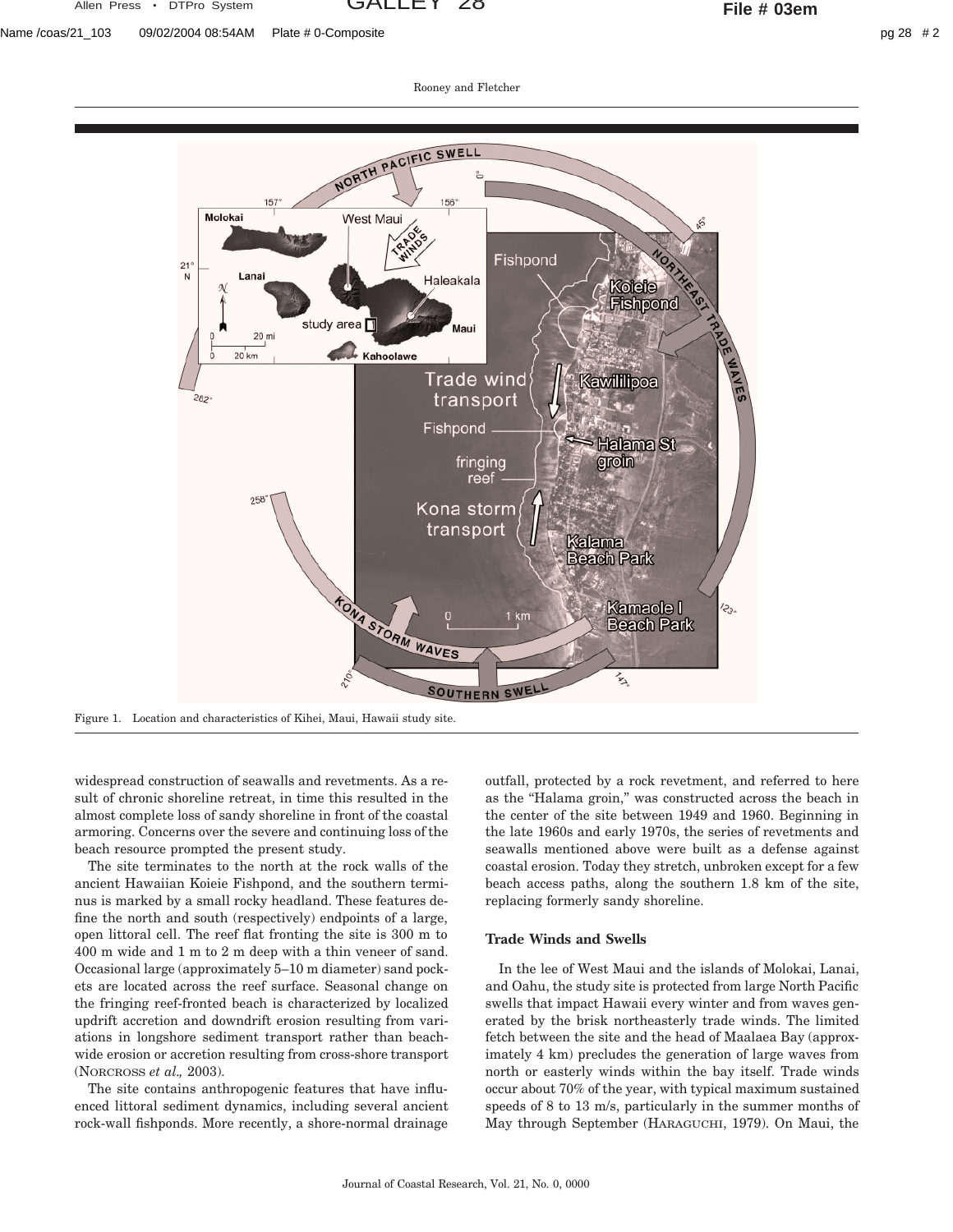Allen Press • DTPro System GALLEY 29 **File # 03em**

Shoreline Change and Climate: Maui, Hawaii



Figure 2. Characteristics of a typical major Kona storm. Shaded area is characterized by thunderstorms, rain clouds, and southwesterly winds. Isobars depict surface pressure in millibars, thin arrows show wind direction, and the heavy arrow indicates the direction of movement for the entire low (adapted from HARAGUCHI, 1979).

trade winds accelerate through the central valley separating the volcanic peaks of West Maui and Haleakala. On leaving the valley the air stream diverges south along the Kihei coast and rises up the sun-heated western slope of Haleakala, forming an ascending spiral of air know as the ''Maui vortex'' (SCHROEDER, 1993). Thus, the Kihei coastline does experience strong trade winds, but they are usually northwesterly rather than from the northeast. The trade winds tend to accelerate in the late morning and reach their maximum speed in midafternoon. During times when these winds are active, sand can be observed moving southward by saltation along the dry beach and in the swash zone.

South swell, generated in the Southern Hemisphere, usually impacts the Hawaiian Islands in the summer and early autumn. These events typically have deep-water wave heights of approximately 0.3–1.2 m and periods of  $14-22$  seconds (ARMSTRONG, 1983). The Kihei area is somewhat protected from south swells by the island of Kahoolawe but does receive wave energy from between Kahoolawe and the southwest corner of Maui. These, however, tend to dissipate, giving waves from the south less of an impact along the coastline that those from the southwest (U.S. ARMY CORPS OF ENGI-NEERS, 1967).

# **Kona Storms**

Although somewhat protected by the islands of Lanai and Kahoolawe, the study site is susceptible to damage from Kona storms approaching from the southwest (Figure 2). Kona storms are ''low-pressure areas (cyclones) of subtropical origin that usually develop northwest of Hawaii in winter and move slowly eastward, accompanied by southerly winds, from whose direction the storm derives its name, and by the clouds and rain that have made these storms synonymous with bad

weather in Hawaii'' (GIAMBELLUCA and SCHROEDER, 1998). Kona storms occur during winter months, generally between October and April. Forming west of Hawaii, they tend to bring wind, rain, and large surf to normally leeward sides of the islands, typically generating waves with heights of 3–5 m and periods of 8–11 seconds. Occasional strong Kona storms have caused extensive damage to south- and westfacing shorelines, including the study site. Less severe damage has also been recorded as a result of the passage of unusually strong fronts on a few occasions (U.S. ARMY CORPS OF ENGINEERS, 1967; MOBERLY, 1968; MAKAI OCEAN EN-GINEERING AND SEA ENGINEERING, 1991; ROONEY and FLETCHER, 2000). We use the term ''Kona storms'' to refer to both true Kona storms and the rare frontal passages that have significantly impacted the Kihei coastline. Geomorphic evidence and anecdotal reports show that Kona storms have transported high volumes of sediment northward along the Kihei coast in addition to causing extensive erosion (ROONEY and FLETCHER, 2000).

#### **METHODS**

#### **Historical Shoreline Positions**

Historical shoreline positions are used to determine sediment transport at the study site. Historical shoreline positions are acquired from both aerial photographs and NOAA topographic surveys, or T-sheets. Only 1:12,000 scale or larger series of vertical, survey-quality aerial photographs are used. Series of photographs meeting these criteria date from 1949, 1960, 1963, 1975, 1987, 1988, and 1997. Scanned images of the photographs from each series are corrected for distortion errors (THIELER and DANFORTH, 1994) and mosaicked together using software from PCI Geomatics, Inc., following the methodology of COYNE *et al.* (1999). We define the seaward and landward boundaries of the beach as the position of mean lower low water (MLLW) and the vegetation line, respectively (BAUER and ALLEN, 1995). The horizontal distance between them is defined as the beach width. Both features are digitized on each photomosaic, and the position of MLLW is used as the shoreline change reference feature (SCRF). T-sheet shorelines, available from 1900 and 1912 and covering the northern and southern halves of the study site, respectively, show the position of the mean high water line (MHWL). MHWLs are shifted seaward a distance equal to the median distance between the MHWL and the MLLW position, as measured from 5 years of seasonal beach profiles taken within the study site (GIBBS *et al.,* 2001). Movement of these features is measured along shore-normal transects nominally spaced every 20 m along the shoreline. Further details are available from ROONEY (2002) and FLETCHER *et al.* (in press).

# **Volumetric Shoreline Change**

Five years of seasonal beach profile surveys within the site (GIBBS *et al.,* 2001) are used to develop a model, modified from BODGE (1998), that estimates volumetric changes along the coast as a result of historical shoreline movement (Figure 3). The model has terms to account for changes in the sandy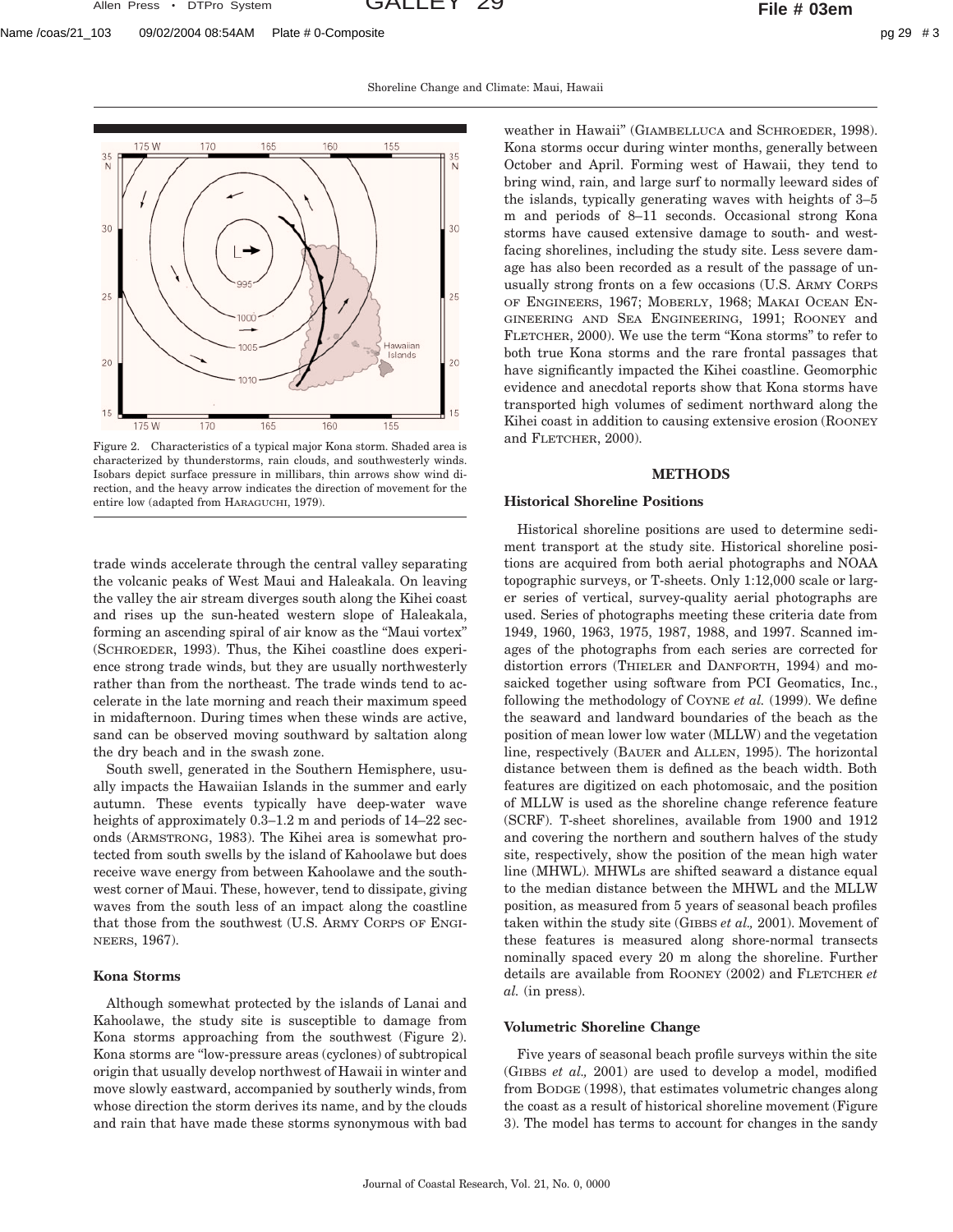Rooney and Fletcher





Figure 3. Model to convert horizontal movement of beach boundaries to volumetric units.

shoreface portion of the profile as well as the vegetated coastal plain. Together these give the total change in volume,  $\Delta$ Vol, under a 1-m-wide shore-normal strip. That result is multiplied by 20 m, the width of beach represented by each measurement of historical shoreline movement or transect. This procedure can be written as:

$$
\Delta \text{Vol} = \left[ (G_p * \Delta X) + (\text{Veg} * \Delta Z) \right] * 20 \tag{1}
$$

in which  $\Delta$ Vol is the total volume change for a 20-m-wide strip of beach,  $G_p$  is the ratio of changes in shoreface volume to beach width characteristic of this site,  $\Delta X$  is the change in beach width,  $\Delta V$ eg is the horizontal movement of the vegetation line, and  $\Delta Z$  is the elevation difference between the coastal plain and depth of closure. From Equation 1, volumetric changes are calculated for each time increment of our shoreline history at 20-m alongshore spacing. Volumetric uncertainty for a single transect results from uncertainty caused by position error of MLLW and vegetation line positions, error in the  $\Delta Z$  term ( $\pm$  1.0 m), and error in the G<sub>p</sub> term  $(\pm 40\%)$ . These are assumed to be independent for each transect, so the total volumetric uncertainty of each is defined as the root sum of squares of these terms, multiplied by the 20-m longshore distance each transect represents. Individual terms used to calculate volumetric uncertainty are assumed to be dependent alongshore, so transect volumetric uncertainties are therefore summed over the shoreline segment of interest (see FLETCHER *et al.* (in press).

Another component of the sediment budget that should be considered is the contribution of coralline algae, coral, foraminifera, and other carbonate sediment-producing organisms found at the site. HARNEY and FLETCHER (1999) measured sand production and assign gross calcium carbonate production rates of 1.4 and 7.0 kg m<sup>2</sup>/yr, respectively, to Hawaiian reef flat and slope environments. From surface area measurements for each environment and other terms from their sediment production model, total *in situ* sediment production within the site is estimated for the period between 1900 and 1997. Further details on calculating sediment volumes are available from ROONEY and FLETCHER (2000).

## **Net Longshore Sediment Transport**

KOMAR (1998) defines net longshore sediment transport as ''the summation of the movement [of sediment] under all wave trains arriving from countless wave generation areas, accounting for the different transport directions.'' KOMAR (1998) and the Coastal Engineering Manual (U.S. ARMY CORPS OF ENGINEERS, 1998) state that structures blocking longshore sediment transport (LST) can provide the best evidence of the magnitude and direction of NLST, particularly over longer time scales. A structure that interferes with LST will trap a portion of the sediment moving along the shoreline on its updrift side, resulting in accretion, and induce erosion on its downdrift side. To gain insight to why the shoreline has changed through time, a single time series of NLST is developed for the entire study site. The NLST record is based on the volumetric difference in sediment impoundment around rocky headlands and anthropogenic structures on the shoreline, as indicated by historical shoreline positions. Despite structures at both ends of the site that partially isolate it from neighboring shorelines, differences in the total volume of coastal sediments over time show that the site does exchange sediment with other areas. Although the best method for quantifying long-term rates of longshore transport, shoreline structures will often not trap 100% of the sediment moving along the coast, so this method will usually underestimate rates of NLST. Northward transport values are assigned positive values here, whereas southerly transport is indicated by negative values. One structure, the Halama groin (see Figure 1), was not constructed until after the 1949 photographs were obtained. Additionally, armoring on the southern portion led to beach loss and the lack of significant sand resources for LST by 1988. These two major physical changes at the site necessitate the use of multiple sedimenttrapping features to develop a complete times series. Further details are available in ROONEY (2002).

# **Kona Storm Activity**

A record of Kona storms that may have impacted this coast was compiled from several published sources, and augmented in a few cases by anecdotal reports (NATIONAL WEATHER SERVICE, 1959–1998; U.S. ARMY CORPS OF ENGINEERS, 1967; SHAW, 1981; U.S. DEPARTMENT OF AGRICULTURE, 1905–1948). Oceanographic and meteorological data to quantitatively compare Kona storms are not available. However, given the reported significance of Kona events in this area, it is important to attempt to evaluate their impact on coastal erosion, which we accomplish using the published descriptions. Kona events are cataloged and assigned a magnitude from 0 to 4 based on the expected duration of changes they induced on the sandy portion of the Kihei coastline, as shown in Table 1. Durations are based on observations of the persistence of major changes to the shoreline induced by specific Kona events. Based on considerations of increased wave height, storm surge, and duration typical for each magnitude, we assume that each increase in event magnitude will result in a 10-fold greater impact to the shoreline. In other words, an M3 event will induce northward transport of an order of magnitude more sediment than an M2 event.

The record has shortcomings: (1) details are frequently sparse, leading to speculation about a storm's impact, (2) reporting of events was not always consistent, and (3) histori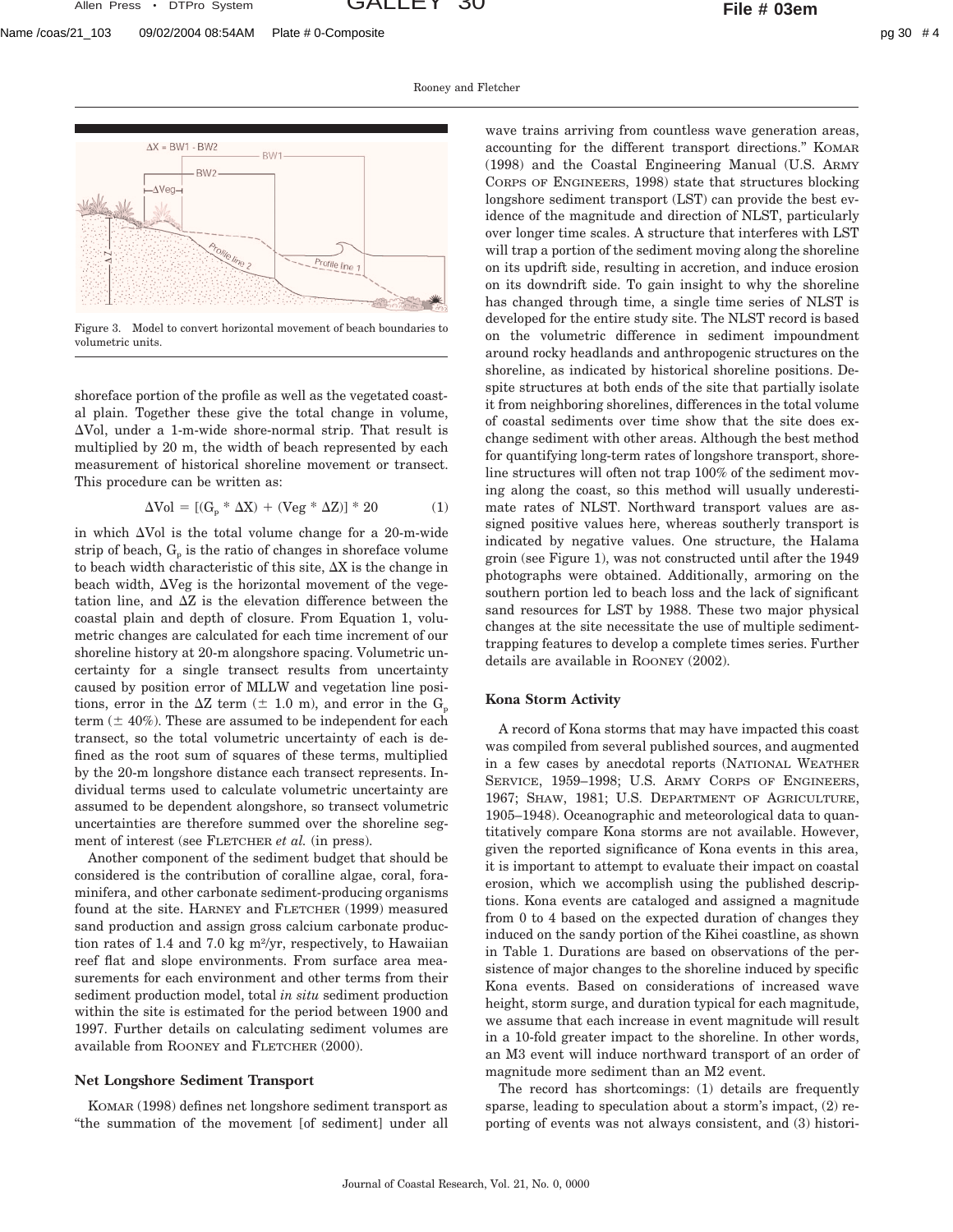Shoreline Change and Climate: Maui, Hawaii

Table 1. *Magnitudes assigned to individual Kona storms and passing fronts.*

| Magnitude*     | Duration of Effects |
|----------------|---------------------|
| $\mathbf{0}$   | No effect           |
|                | A single season     |
| $\overline{2}$ | 1 year              |
| 3              | 5 years             |
| $\overline{4}$ | 20 years            |

\* Magnitude assigned to individual events based on the estimated duration of their effects on the sandy shoreline in Kihei, Maui, Hawaii.

cally, erosion of beaches was of relatively little concern and rarely mentioned. We assume that major Kona events are reported more consistently than minor ones, so only events of magnitude 2 or greater are included in our analysis.

In addition to seasonal changes, other fluctuations in global atmospheric circulation, such as El Niño/Southern Oscillation (ENSO), can impact Kona genesis. During El Niño events, warmer sea surface temperatures in the equatorial Pacific cause the subtropical ridge to shift closer to the islands, forcing trade winds to subside and suppressing Kona storms and fronts near Hawaii (SCHROEDER, 1993; GIAM-BELLUCA and SCHROEDER, 1998). As a result, leeward areas in Hawaii that depend on winter season rain from Konas for a significant portion of their annual rainfall tend to experience drought. Conversely, during neutral periods and La Niñas, this high-pressure center is absent, enabling Konas and fronts to form or migrate into their vicinity (DIAZ and KILAD-IS, 1992; SCHROEDER, 1993). A comparison of mean values of the Multivariate ENSO Index (MEI) (WOLTER and TIMLIN, 1993) for months with major Konas, to all winter months in the index, corroborates this finding. Negative (positive) values of the MEI indicate El Niño-like (La Niña-like) conditions. Months with major Konas have a mean value of  $-449.4$ , versus 4.7 for all winter months, which are statistically different at the 90% confidence level.

Because of the shortcomings of the Kona storm record, it is desirable to have a less subjective indicator of Kona activity in the Hawaiian Islands. We use total winter season precipitation from Waianae, Oahu (NATIONAL CLIMATIC DATA CENTER, 2000) as a proxy and compare it with other climatic records. Note that data are not available for this station for the years between 1982 and 1992. Of the hundreds of locations within the state of Hawaii for which precipitation data are available, we judge the record from Waianae to be the best one to use in examining effects of Kona storms because it is isolated from orographic rainfall by two mountain ranges. Hence, periods of high precipitation in the Waianae record reflect greater than average Kona storm and frontal passage activity in the main Hawaiian Islands.

To identify decadal scale periods of higher and lower than average Kona storm and frontal passage activity, we subtract the mean winter season rainfall from each winter's total precipitation to determine each years ''rainfall residual.'' For each year of the precipitation record, we plot the cumulative sum of all of the winter rainfall residuals from the start of the record up to that year. Essentially a low-pass filter, this "cumulative residuals" technique (HURST, 1951, 1957) helps identify changes in trends of inherently noisy and scattered data. Periods of higher (lower) than average precipitation reflect high (low) Kona storm activity and will plot with a positive (negative) slope.

## **RESULTS**

#### **Volumetric Changes**

This coast has been quite dynamic over the past century, receding or prograding almost 100 m in some areas, which is several times the width of the average Hawaiian beach. Because of variations in coastal morphology, shoreline change is more comparable for different areas when expressed in units of sediment volume, rather than as horizontal movement. Detailed information on the timing, magnitude, and location of sediment volume changes help to characterize the behavior of this coast and yield clues as to why the changes occurred. Figure 4 gives a complete history of volume changes, based on measured movement of the vegetation line and the shoreline as applied to Equation 1. The smoothed surface illustrated in the figure is generated by fitting continuous curvature splines (SMITH and WESSEL, 1990) to all volume change data for the 1900 to 1997 period and reflects the net result of all sediment transport processes for the entire study site. Estimates of volume change associated with a variety of specific shoreline processes are shown in Table 2.

Between 1912 and 1997, the reef-fronted southern portion of the study area lost  $1.7 \times 10^5 \pm 4.2 \times 10^4$  m<sup>3</sup> of sediment. The greatest losses occurred at the southern end of Kalama Beach Park between 1912 and 1949, with the shoreline receding as much as 90 m. Net erosion during this period gradually decreased to the north and was replaced by accretion from the middle of Halama Street to the south side of Koieie Fishpond. By 1949 the southern end of Kalama Park had stabilized and changed little until a revetment was constructed along the length of the park in the early 1970s. Between 1949 and 1997 erosion continued, but the area of greatest erosion shifted gradually north from the middle of Kalama Park to several hundred meters south of the Halama groin. The northern half of the site prograded significantly between 1900 and 1997, accreting about  $4.16 \times 10^5 \pm 4.5 \times 10^4$  m<sup>3</sup>, or about three times more sediment than was lost in the south.

Superimposed on the above major patterns of shoreline change are several smaller features that are discernable in Figure 4. A series of major storms in the early 1960s caused widespread erosion, and accretion in a few localized areas, while poststorm recovery induced an opposite pattern between 1963 and 1975. The Halama groin had an obvious impact on the coastline, causing about  $4.2 \times 10^4$  m<sup>3</sup> to accrete along its southern side while the downdrift or northern side experienced erosion. Localized accretion of approximately 2.3  $\times$  10<sup>4</sup> m<sup>3</sup> of sediment in the Kawililipoa area is also evident in Figure 4.

In estimating sediment production, the area of the reef characterized as ''reef slope,'' covering 0.46 km2, is assigned a gross  $CaCO<sub>3</sub>$  production rate of 7.0 kg m<sup>-2</sup> yr<sup>-1</sup>. The "reef" flat" area encompasses  $1.28 \text{ km}^2$  and is assigned a production rate of 1.4 kg  $m^{-2}$  yr<sup>-1</sup>. Annually the entire reef is estimated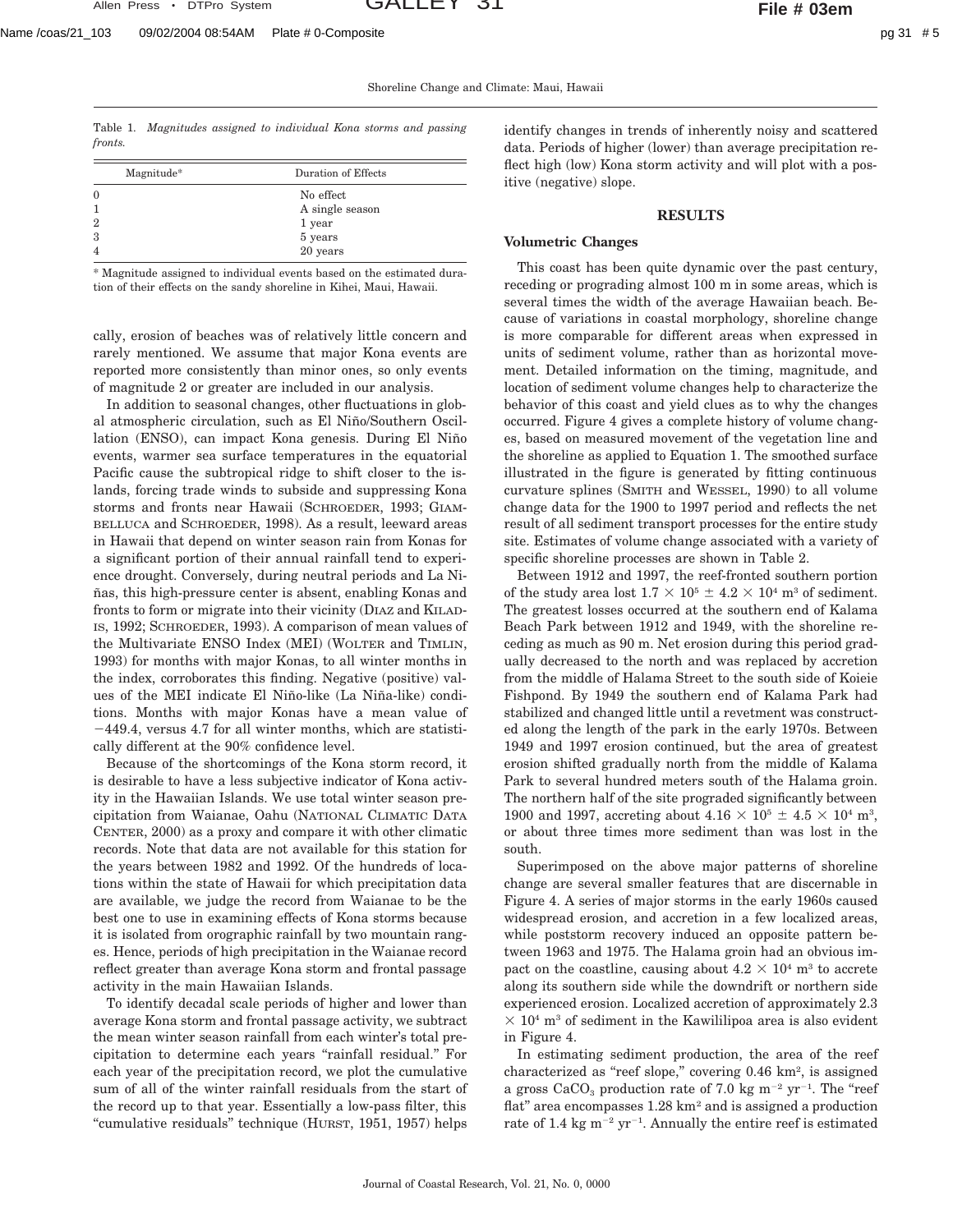Rooney and Fletcher





Figure 4. Volumetric change within the study site through time, and superposition of 1900, 1912, 1949, and 1997 shorelines. Negative values indicate erosion while positive values show accretion. Note that values shown here have been smoothed for illustration purposes only and are not used for calculations.

to produce approximately  $530 \text{ m}^3$  of sediment that is potentially available to the beach system. That yields a total production of approximately  $5.2 \times 10^4$   $2.5 \times 10^4$  m<sup>3</sup> over the 97year period covered by this study.

## **Longshore Sediment Transport**

Calculations of NLST and total coastal sediment volume change within the site (dVt), based on movement of historical shorelines for different periods, reveal large fluctuations in both magnitude and direction (Figure 5). Between 1900 and 1912 we estimate that the rate of NLST was quite high and to the north, at  $12.2 \times 10^3$  m<sup>3</sup> y<sup>-1</sup>. Northward NLST dropped significantly between 1912 and 1949 and then jumped up again between 1949 and 1963. Since 1963 an increasingly southward trend in NLST has been observed, with southward

Table 2. *Shoreline sediment volume change* (in m3) *caused by specific processes at the study site.*

| Specific Process                            | Volume Change*<br>1900/12-1949 | Volume Change*<br>1949-1997 |
|---------------------------------------------|--------------------------------|-----------------------------|
| Accretion in northern half of study<br>site | 284,000                        | 132,000                     |
| Erosion from southern half of site          | $-119,000$                     | $-28,000$                   |
| Sediment production on reef                 |                                |                             |
| available to littoral system                | 26,000                         | 25,500                      |
| Accretion south of groin                    | NA                             | $-42,000$                   |
| Accretion from reef rubble features         |                                |                             |
| at Kawililipoa                              | NA                             | $-23,000$                   |
| Accretion in dunes near groin               | ???                            | $-1,400$                    |

\* Negative values indicate processes that remove sediment from the system or trap it such that it is no longer acted on by LST-inducing forces.

rates as high as  $-1.1 \times 10^3$  m<sup>3</sup> y<sup>-1</sup>. Changes in dVt follow the same general pattern as those of NLST but are usually of a somewhat smaller magnitude.

## **Kona Storm Activity**

A total of 32 major Kona storms are found in the historical record. These are plotted against their estimated impact, as dots in Figure 6 along with a proxy record of Kona storm activity, rainfall in Waianae, Oahu. The cumulative sum of the residuals (differences between each data point and the mean of the entire dataset, summed from the start of the record through the given data point) of winter season rainfall, is plotted as a black line. Periods of higher than average rainfall show a positive slope, whereas periods with lower than average rainfall show a negative slope.

## **DISCUSSION**

## **Causes of Shoreline Change: Geomorphic Evidence**

Clues to why the shoreline has changed are available from geomorphic evidence. Fishponds within the site, at least one of which is at least 500 years old (RYAN, 2000), are still located at the water's edge, suggesting a long-term balance in sediment dynamics. This is despite a relative sea-level rise of  $2.1$  mm y<sup>-1</sup>, according to NOAA tide gauge records from Ka-



Figure 5. Time series of mean rates of NLST and dVt (changes in volume for the entire site) over each period between historical shorelines. Note that because of lack of data, the dVt record shows a single estimated mean rate of change for the 1900/1912 to 1949 period, and the NLST record shows different rates for 1900 to 1912 and 1912 to 1949.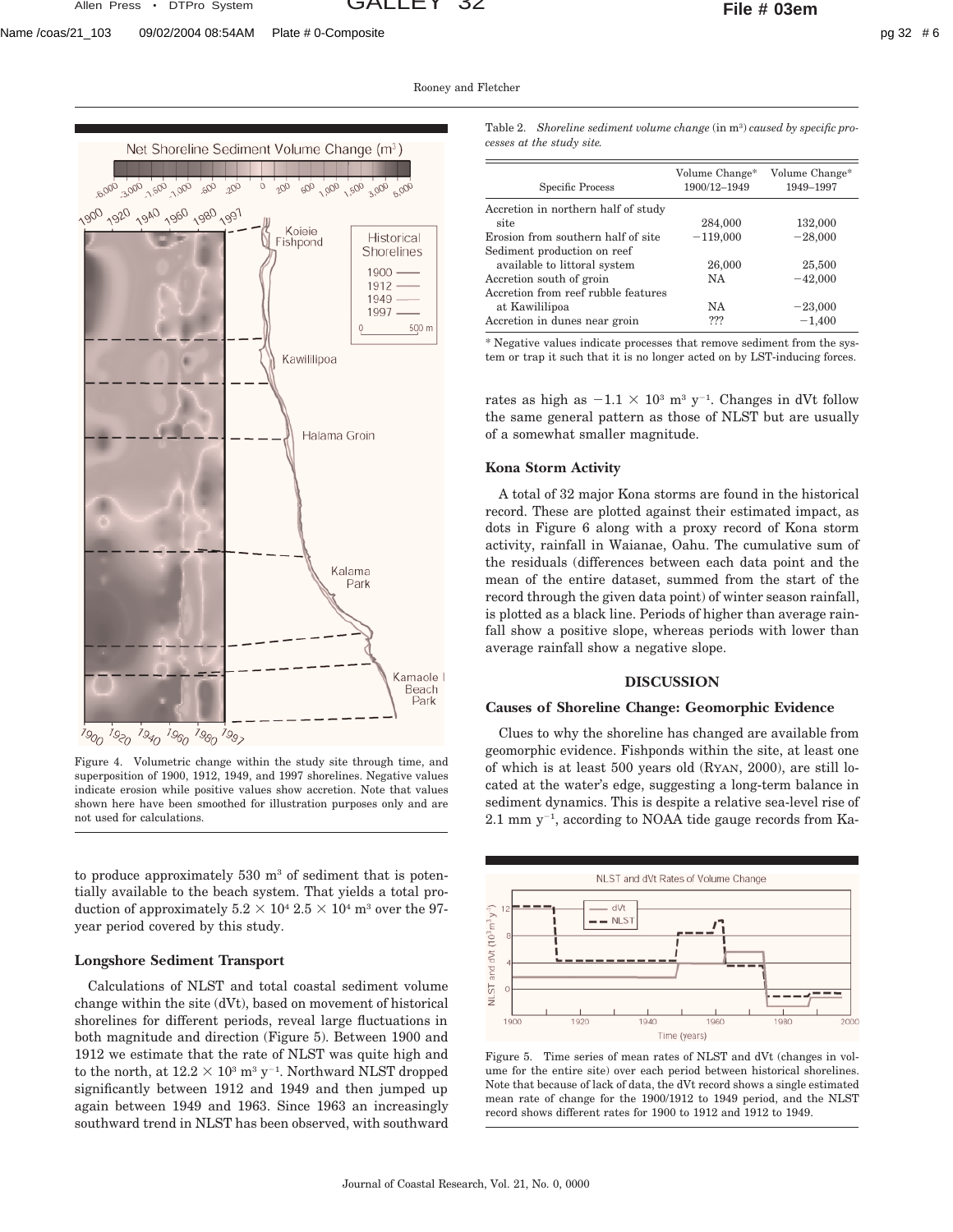Allen Press • DTPro System GALLEY 33 **File # 03em**

Shoreline Change and Climate: Maui, Hawaii



Figure 6. Dates and relative magnitudes of major Kona storms and frontal passages on the Kihei coast in the historical record are plotted as black dots. The cumulative sum of the residuals of winter season precipitation in Waianae, Oahu is shown as a solid line. The latter, a proxy for Kona storm and front activity in Hawaii, plots periods of higher (lower) than average precipitation with a positive (negative) slope. Data are not available for the period between 1982 and 1992.

halui, Maui. Despite its net balance, the system has experienced dramatic changes over the last century. The shoreline around Koieie Fishpond in 1900 (Figure 4) was about 30 m further seaward on its north side and 60 m further landward on the southern side relative to the 1997 shoreline. Such a configuration is indicative of southward NLST prior to 1900. The head of Maalaea Bay is only 4 km to the north, so there is limited fetch within the bay for wave development at the site. The area is also well sheltered from waves arriving from the northwest, north, east, and southeast. Hence, there does not seem to be a mechanism to move high volumes of sediment to the south. This suggests that the 1900 shoreline reflects a significant period of dominantly southward, presumably trade wind-driven, LST. Between 1900 and 1949, however, the north side of the fishpond accreted about 20 m while the south side accreted about 40 m. Between 1949 to 1960, and 1960 to 1963 the north side eroded 36 m and 12 m, respectively, while the south side experienced jumps in accretion of 7 m and 15 m, respectively. There were a number of major Kona storms in the first half of the 1900–1949 period as well as between 1949 and 1960 and especially during the 1960–1963 period. This can been seen in Figure 6, which depicts major Kona storms and their estimated relative impact on the Kihei coast. Movement of the shoreline around Koieie Fishpond is indicative of northward NLST during these periods, and is interpreted to be a result of intensive Kona storm activity.

Between 1963 and 1997 there was particularly heavy localized accretion in the Kawililipoa area. The sequence of aerial photographs for this area documents gradual shoreward movement of accumulations of reef rubble conglomerate. Similar features, described as ''coral-conglomerate tongues,'' have been identified along South Pacific island shorelines and interpreted as reworked storm deposits (RICHMOND, 1997). We hypothesize that the rubble material at this site may have been broken off the reef during major Kona storms in the early 1960s and gradually pushed towards shore. Whatever their origin, these features have been interrupting LST along the coast here, resulting in the localized accretion of 2.3  $\times$  $10<sup>4</sup>$  m<sup>3</sup> of sediment since 1975.

Annual *in situ* sediment production, 530 m<sup>3</sup>, is relatively small compared to the total volume of sediment transported along the coast. Over the 97-year period covered by the study for example, *in situ* production accounts for only  $\sim$ 20% of the net sediment accumulation. On time scales of years to decades, sediment transport processes are predominant shapers of the coastline. On the other hand, as the timescale of interest becomes longer, *in situ* sediment production and storage become increasingly important components of the sediment budget. Long-term storage of biogenic sediment was demonstrated by HARNEY *et al.* (2000), who found that fossiliferous sand up to 5000 years old dominates the surficial sand reservoir at Kailua Beach on the island of Oahu, Hawaii. On scales of thousands of years, sediment production and storage are responsible for creating the beach and become important geologic processes.

#### **Causes of Shoreline Change: Anthropogenic Activity**

Another set of features or processes affecting littoral sediment dynamics within the site are predominantly anthropogenic. The first of these was the construction of several fishponds by the native Hawaiian community. The only one with significant portions of its basalt boulder walls still above sea level is Koieie Fishpond, built more than 500 years ago (RYAN, 2000). Although the full impact of this structure on the shoreline is not known, alternating accretion and erosion of sediment along its side walls demonstrate that at the least it interferes with LST.

The Halama groin was reportedly built to trap northward moving sand (MAKAI OCEAN ENGINEERING AND SEA ENGI-NEERING, 1991). Between 1912 and 1949, before the groin was built, the shoreline had accreted seaward about 40 m in this general area. When it first appeared in the 1960 photographs, the groin had already caused about 20 m of localized accretion on its south side and 20 m of erosion to the north. This trend continued during the 1960–1963 period, indicating continued net northward LST, as expected given the high levels of Kona storm activity at this time. About  $4.2 \times 10^4$  m<sup>3</sup> of sediment had accumulated in a several hundred meterslong wedge on the south side of the groin by 1997. An additional  $1.4 \times 10^3$  m<sup>3</sup> is trapped in sand dunes inland of the groin, although it appears from the 1949 photographs that at least part of the dune complex was already there before the groin was built (see Table 2).

Over the past century and particularly in the last few decades, much of the coastline within the study site has been developed. In response to periods of erosion along the shoreline, seawalls and revetments were constructed between the beach and the abutting property. By 1975 a line of seawalls, unbroken except for a few beach access paths, extended over 1400 m from the south end of Kalama Park to the north. Before this armoring of the coastline, sediment was eroding from the backshore along this portion of the coast at a mean rate of 3,300  $m^3$  y<sup>-1</sup>. After the segment was armored, that value changed to 1,000  $m^3$  y<sup>-1</sup>, more than a threefold decrease in net sediment transport. This may reflect a decrease in Kona storm activity as well as impacts of armoring. However, in January 1980, probably the largest Kona storm on record hit the islands. Despite this, the 1975 to 1988 period shows the strongest southerly NLST of any period. The rel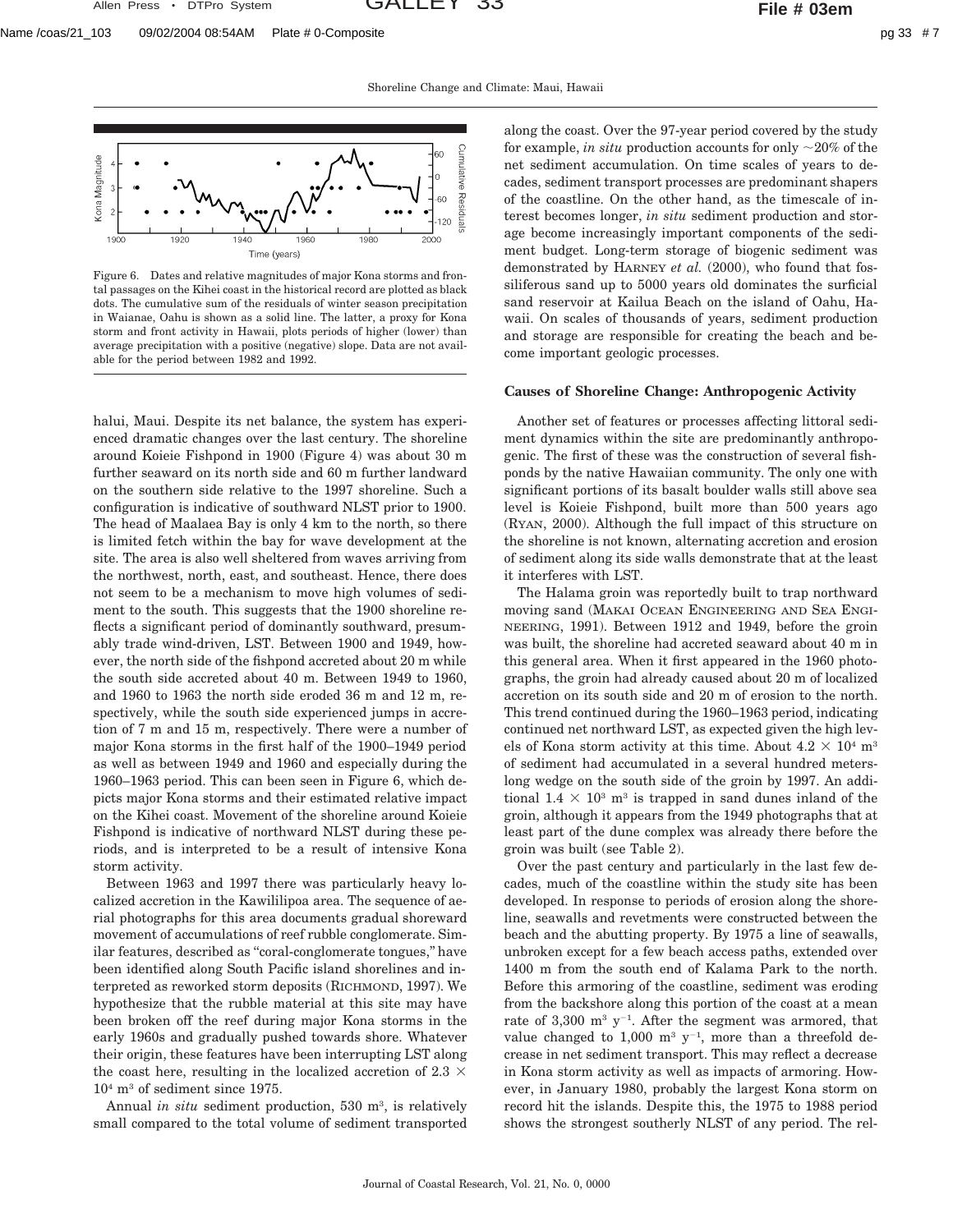Rooney and Fletcher

atively minor erosion at the site from this event is likely because of the presence of coastal armoring. The impact of armoring is also apparent in the statistics on beach widths. Between 1949 and 1997, mean beach width for the entire study site decreased by 44%, primarily reflecting a drop in front of the armored shoreline, from 16.9 m to less than 1 m. This serious loss of the beach resource is particularly significant given its vital role in the visitor industry, which is the predominant source of jobs and income in Maui County. Kona events and episodes of south swell since the late 1980s would have, in the absence of armoring, eroded the vegetation line landward, exposing sand from the coastal plain in the southern half of the site to the active littoral system and helping to maintain a healthy beach.

## **Net Longshore Sediment Transport**

Movements of the historical shoreline positions documented in the present study are much too large to be simply reflecting seasonal variations at the site, which average less than 4 m (FLETCHER et al., in press). As seen in Figure 4, in areas within the study site showing major change, episodes of accretion and erosion are manifested as incrementally greater displacements of the shoreline from one year of coverage to the next. If cycles of shoreline erosion and accretion of a comparable magnitude were occurring between intervals of photographic coverage, there would be aliasing issues with the historical shoreline positions. However, such large-amplitude movements would be evident in the photographs, in the form of much wider beaches reflecting insufficient time for vegetation to become reestablished, infrastructure that had been destroyed and not rebuilt, etc. Evidence of such fluctuations are not seen in the photographs or reported in the literature or anecdotally. This observation and the persistence of many of the major changes to the shoreline (*e.g.,* accretion on the south side of the Halama groin) indicate that the historical shorelines are effectively documenting longterm trends in shoreline behavior.

Rates of NLST, shown in Figure 5, are the integrated result of all transport processes that occurred during the period between historical shorelines. Features used to estimate NLST experience some leakage of trapped sediment, and there is significant sediment exchange between the study site and shoreline areas to either side. The method used here will tend to underestimate NLST in situations in which there is a significant component of cross-shore transport. The accuracy of the curve is impacted by the limited number of historical shorelines available, which results in periods lacking data. In addition, unless a shoreline position happens to capture the configuration of the coast just as there is a change in LST, our rates will integrate both the earlier and later magnitudes and directions of sediment transport. Hardening of the shoreline, construction of the Halama groin, and development of the reef rubble structures at Kawililipoa have all acted to reduce the ability of sediment to move along the coast.

The record of total volumetric changes along the shoreline is well constrained relative to that of NLST. It is useful, therefore, to compare the two, to ensure that values of NLST are reasonable. The cumulative volume change between 1900

and 1997 from the NLST record is  $4.4 \times 10^5$  m<sup>3</sup>, versus 2.4  $\times$  10<sup>5</sup> m<sup>3</sup> from dVt. Because the site has experienced significant net accretion, and most of the erosion from the southern portion cooccurred with greater rates of accretion to the north, the total volume lost from the south,  $1.7 \times 10^5$  m<sup>3</sup>, is assumed here to have been redeposited in the north. This redeposited volume, if subtracted from the total volume from the NLST record, yields a remainder of  $2.7 \times 10^5$  m<sup>3</sup>, which is not significantly different from the total volume from the dVt record.

Although overall volumes of the two records are in reasonable agreement, differences in their rates of volume change are apparent from an inspection of Figure 5. Note that the dVt record shows a single value between 1900 and 1949, whereas the NLST record is broken into two different values (see ROONEY, 2002, for further details), with a markedly higher rate for the 1900 to 1912 period. NLST rates from 1900 through 1963 are significantly higher than those from the dVt record, reflecting the redistribution of sediment from the southern to the northern side of the site.

The largest jump in dVt occurs between 1963 and 1975, immediately after a major peak in the NLST record. However, the 1963 photographs were taken 7 months after two major storm events and still show obvious signs of their impact. Kamaole I Beach, for example, has sand along only half its length. Because these photographs extend only slightly seaward of the shoreline, it is impossible to tell if there are significant volumes of sand in storage on the reef flat that have not yet been transported to shore. Therefore, the overall gain in volume between 1963 and 1975 may be secondary to sediment transport into the site during earlier periods.

After 1975, absolute values of dVt are consistently larger than those of NLST. This is probably because of the use of the Halama Street groin to estimate NLST and reflects leakage of sediment sequestered there. In addition, after 1975, the records show southward NLST, extensive hardening or other stabilization of the shoreline, and loss of sediment from the site, precluding the continued use of larger areas within the site to estimate NLST. However, the reasonably close agreement between dVt and NLST data add further evidence that the historical shorelines are adequately characterizing NLST in this area.

The NLST history shows that there have been significant changes in both the magnitude and direction of transport in this area over the past century and provides evidence of the forces responsible. One possible mechanism forcing NLST is hurricanes. The greatest damage in Kihei from any hurricane on record was from Hurricane Iniki, which, in September 1992, passed about 400 km south of the island of Hawaii before turning north to pass directly over Kauai. This unusual track subjected the Kihei coast to a particularly long and direct period of exposure to hurricane-induced wave energy. Iniki is the only hurricane for which beach erosion in Kihei is specifically identified, although reports from multiple Kona storms indicate more severe damage to beaches there. Additionally, CHU and CLARK (1999) show that almost all hurricane tracks in the central Pacific between 1966 and 1997 that reached Maui pass to the southwest of the island. Wave energy they generated would induce northward NLST in Kihei.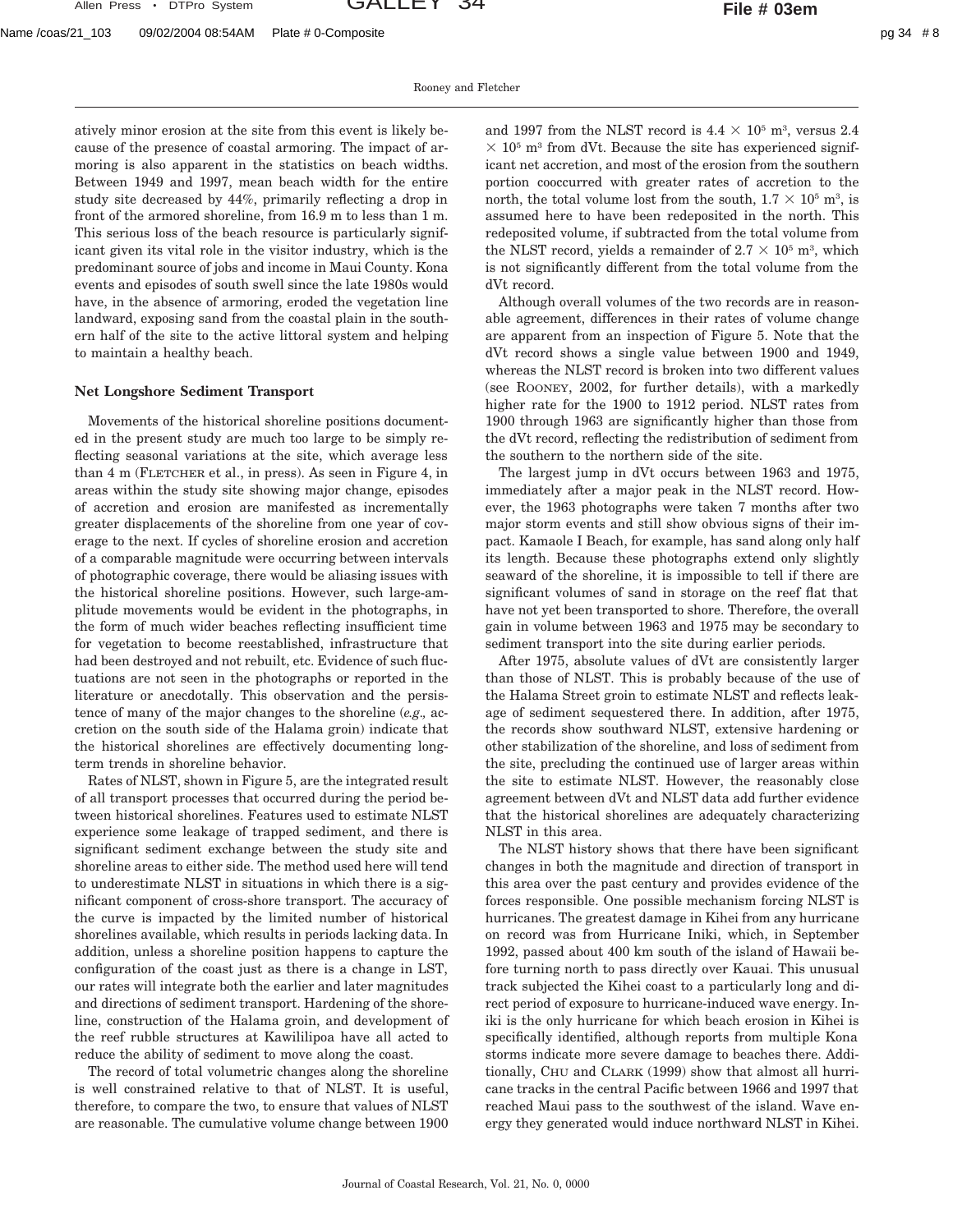Shoreline Change and Climate: Maui, Hawaii

CHU and CLARK (1999) further report a significant rise in tropical cyclone activity (tropical depressions, storms, and hurricanes) between the 1966–1981 and 1982–1997 periods. The pattern of NLST, however, shows an increasing southward component during this time, further reinforcing the hypothesis that hurricanes have not been the dominant force inducing shoreline change.

Although tsunamis have had a major impact on portions of the Hawaiian coastline, the Kihei area seems to be well protected, particularly from tsunamis originating in the Northern Hemisphere. Although there have been 4 tsunamis with measurable runup within Maalaea Bay over the past century, only the tsunami of May 22, 1960, originating in south central Chile, appears to have had a significant impact in Kihei (LANDER and LOCKRIDGE, 1989; WALKER, 1994; FLETCHER *et al.,* 2002). This event flooded Kalama Park and caused light to moderate damage to 11 houses, but there are no reports of beach erosion (MAUI NEWS, 1960). We conclude that tsunamis have had only a minor impact on sediment dynamics in Kihei over the period covered by this study, while several of lines of evidence suggest that Kona storm processes are likely responsible for most of the changes to the shoreline within the study site.

# **Pacific Decadal Oscillation**

ENSO events, typically occurring every 3 to 4 years (GOD-DARD and GRAHAM, 1997), exert a significant influence on Kona storm activity in Hawaii. They tend to last 6 to 18 months and may go from one extreme to the other, *e.g.,* from a strong El Niño to a strong La Niña event, in adjacent years (DIAZ and KILADIS, 1992). These characteristics make it difficult to discern multidecadal variations in the ENSO signal that might correlate with and explain the changes in NLST. The Pacific Decadal Oscillation (PDO), however, has been described as an ENSO-like climatic fluctuation, with warm and cool phases that generally last 20–30 years (MANTUA *et al.,* 1997; ZHANG *et al.*, 1997). The terms "warm" and "cool" are commonly used to describe phases of both the PDO and ENSO. They refer to SSTs of the tropical eastern Pacific Ocean and along the west coast of the Americas (HARE *et al.,* 1999).

The leading eigenvector of North Pacific monthly sea surface temperatures poleward of  $20^{\circ}$  N for the 1900–1993 period has been established as an index to compare the relative intensity of the PDO (MANTUA *et al.,* 1997; MANTUA, 2000). Anomalies in the mean SST, sea-level pressure (SLP), and wind stress fields associated with a positive phase of the PDO are illustrated in Figure 7. A positive phase is characterized by a wedge-shaped body of anomalously warm water in the eastern equatorial Pacific, surrounded by a horseshoe-shaped band of cooler than normal water, with a drop in sea level pressure centered over the Aleutian Islands. This pattern reverses during the negative phase. ENSO events exhibit patterns that are broadly similar to, but of greater intensity than, those of the PDO and more focused in the tropics, whereas the PDO is most pronounced at higher latitudes (MANTUA *et al.,* 1997; ZHANG *et al.,* 1997). There is strong evidence that the PDO modulates ENSO events such that



Figure 7. Warm phase PDO surface anomalies: (left panel) sea surface temperature anomaly pattern, dashed contours depict cooler than average temperatures, and solid contours reflect warmer than average temperatures, contour interval is 0.1 degree C; (center panel) atmospheric sea level pressure anomaly pattern, dashed contours depict lower than average sea level pressures, while solid contours reflect higher than average pressures; (right panel) wind stress anomaly vectors, the longest wind vectors represent a (psuedo) stress of 10  $m^2$  s<sup>-2</sup>. [From HARE *et al.* (1999). Reproduced with permission from the American Fisheries Society].

there is a greater tendency for strong El Niños (La Niñas) during positive (negative) phases of the PDO (GERSHUNOV and BARNETT, 1998; GERSHUNOV *et al.,* 1999; MCCABE and DETTINGER, 1999; MANTUA *et al.,* 1997). Winter season means of the PDO index and MEI are consistent with their findings, correlating at well above the 95% confidence level. Although each phase of the PDO lasts 20–30 years, it may contain intervals of several years in length in which the sign of the PDO index is reversed. These high-frequency shifts are difficult to distinguish from actual phase changes of the PDO, except in hindsight, and appear to have the same impact on ENSO (MANTUA *et al.,* 1997).

Independent researchers have evidence for two full cycles of the PDO over the past century, with cool phases from 1890–1924 and 1947–1976 and warm phases from 1925–1946 and 1977 to about 1998 (MANTUA *et al.,* 1997; MINOBE, 1997). Other researchers have found evidence of PDO-like climatic fluctuations extending further back in time, suggesting that the PDO may be a true internal oscillation. Using tree ring data and proxy records of SST from corals, MINOBE (1997) and LINSLEY *et al.* (2000), find evidence of PDO-like climatic fluctuations as far back as the 1700s. BAUMGARTNER *et al.* (1992) document similar variations extending back to AD 270 based on scales from anchovy and sardines preserved in Santa Barbara Basin sediments. Considerable debate exists, however, over all aspects of the PDO, with the observed climatic fluctuations attributed to causes ranging from simple manifestations of stochastic external forcing (HUNT and TSONIS, 2000) to oscillations of the ocean atmosphere system, with variety of trigger and feedback mechanisms invoked (*e.g.,* LATIF and BARNETT, 1996; GU and PHILANDER, 1997).

Although its signal is most pronounced at higher latitudes, the PDO has been shown to induce changes in climate near Hawaii. CHU and CLARK (1999) document an increase in the frequency and intensity of tropical cyclones in the central North Pacific between 1982 and 1997. They note that the changes appear to be modulated by decadal-scale changes in SST, with warmer conditions during this period, perhaps leading to stronger El Niño events as well as greater tropical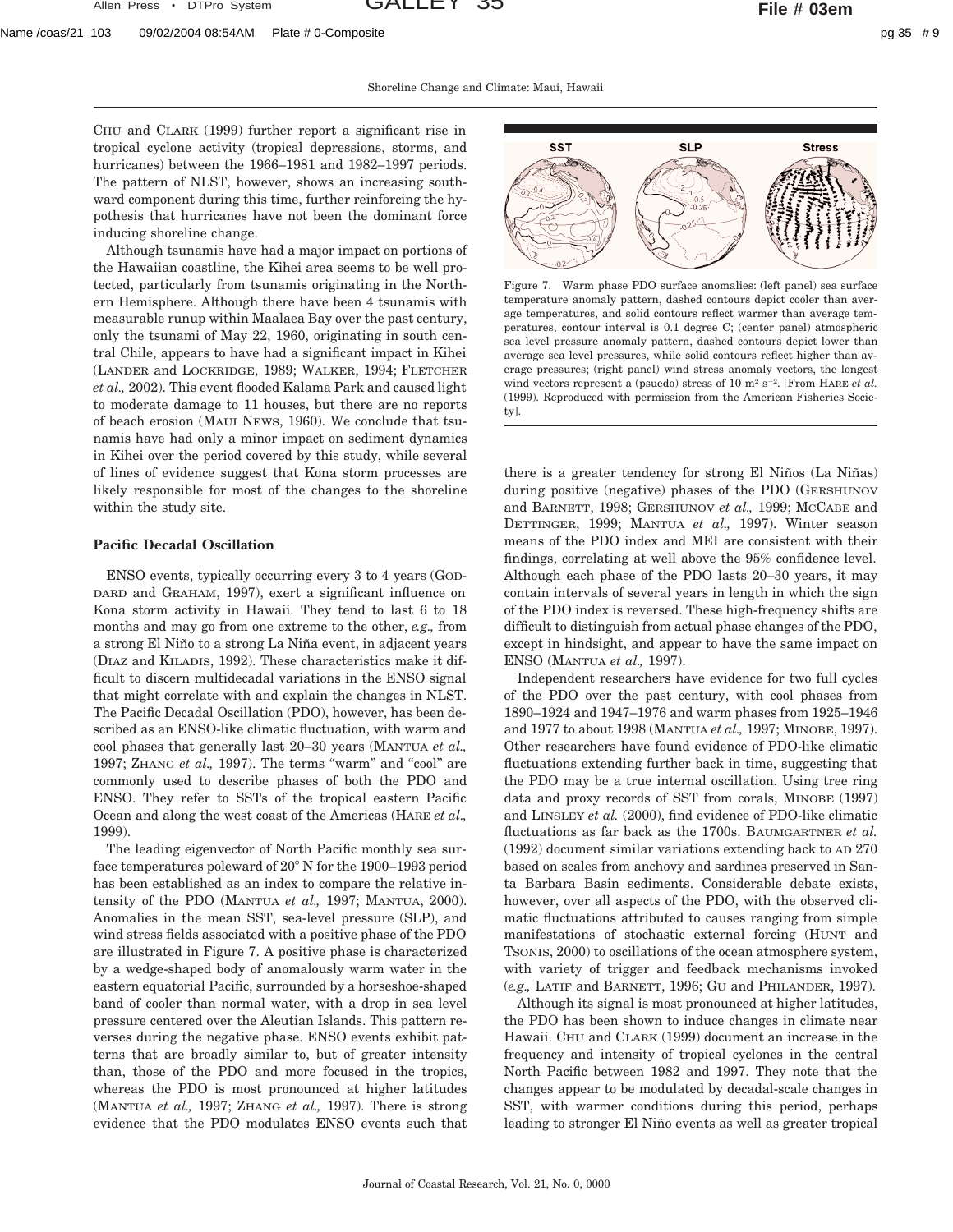Rooney and Fletcher



Figure 8. The cumulative sum of residuals of the PDO (gray line) and Waianae rainfall (black dotted line). Note that the Y-axis for PDO cumulative residuals has been reversed. Alternating gray and white backgrounds indicate negative and positive phases, respectively, of the PDO, with dates between phases labeled at the top of the figure. Their correwith dates between phases labeled at the top of the figure. Their corre-<br>lation  $(r = -0.88)$  is significant at the 95% confidence level (CL).<br>and means per PDO phase (dashed black line). Note that the Y-axis is

cyclone activity. As might be expected, positive (negative) PDO phases are found to correlate with periods of reduced (enhanced) precipitation in Hawaii (MANTUA *et al.,* 1997; WRIGHT, 1979).

Positive PDO phases are characterized by a general tendency for anomalously warm SSTs in the central and eastern equatorial Pacific, inducing a migration of the midlatitude storm belt and, as with El Niño events, enhancing the tendency for the ridge aloft to be found in the vicinity of Hawaii. Both mechanisms tend to suppress Kona storm activity in the islands (T. SCHROEDER, personal communication). It is expected, therefore, that there will be fewer Konas during positive PDO phases and more during negative ones.

We hypothesize that NLST along the Kihei coast during positive PDO phases is characterized by a relative lack of Kona storm-driven transport, and dominated therefore by trade wind-driven southward NLST. During negative phases, however, we expect a greater than average level of Kona storm activity and increased potential for northward NLST. To test these hypotheses, we compare our record of NLST in Kihei with local climate histories (the precipitation and Kona storm records from Hawaii) and the PDO index.

#### **Leeward Rainfall and the PDO**

As discussed earlier, a local proxy for Kona storm activity in the Hawaiian Islands is winter rainfall in Waianae on Oahu. The cumulative sum of residuals of total winter season rainfall and winter season means of the PDO index are shown in Figure 8. Areas on these curves with a positive (negative) slope represent periods of lower (higher) than average measurements. To more clearly illustrate its relationship to the precipitation time series, the Y-axis of the PDO plot has been reversed. The previously mentioned changes in PDO phase are shown in the figure as alternating gray and white backgrounds and appear at the same time as major changes in slope from the two curves.

The PDO and Waianae rainfall time series each describe or reflect multidecadal climatic shifts; hence, there is a tendency for successive measurements to have similar values. Reducing the degrees of freedom before testing for signifi-



and means per PDO phase (dashed black line). Note that the Y-axis is reversed so that positive values, indicating periods of the El Nino-like phase of the PDO, are toward the bottom. (b) Dates and magnitudes of major Kona events (dots) and the sum of their impacts per PDO phase (black dashed line) and per period between historical shorelines, normalized by the duration of periods between them (solid gray line). The "per PDO phase'' values of the PDO index and Kona activity (dashed line) from Figures 9a and 9b correlate ( $r = -0.796$ ) at the 85% confidence level. (c) Time series of net longshore sediment transport estimated from impoundment and erosion around features within the site. The correlation between NLST and the sum of Kona impacts over periods between historical shorelines (gray line) from Figures 9b and 9c ( $r = 0.532$ ) is significant at the 80% confidence level.

cance can accommodate this nonindependence of the data. We use both CHEN's (1981) technique and another method commonly applied in analyzing climatological data (J. LOS-CHNIGG, personal communication) for reducing the degrees of freedom for the correlation. Both methods are based on autocorrelations of the data but vary as to which is more stringent when applied to a given time series. The second method, which we refer to as the  $i$ / $e$ <sup>"</sup> technique involves running an autocorrelation on, for example, annual values of the PDO index. Autocorrelations are run for lags from zero to  $n - 1$ , and the values of the correlation coefficient, *r,* are plotted against the number of lags. The number of data points, *n,* is divided by the value from the plotted curve at which  $r = 1/$ *e,* to yield the degrees of freedom. The confidence level reported here reflects results from the technique, which yields the most conservative, or least statistically significant, result. The correlation coefficient, *r,* for overlapping periods of the Waianae rainfall and PDO records has a value of 0.88, which is statistically significant at the 95% confidence level. The obvious similarity and high correlation of the PDO and precipitation time series offer strong evidence that the PDO exerts a strong and predictable influence on Kona storm (and frontal passage) activity in the Hawaiian Islands.

#### **The PDO, Konas, and NLST**

To facilitate their comparison, time series of the PDO index, Kona storm activity, and NLST are plotted in Figure 9, with each subplot sharing a common X-axis of time in years. Figure 9a depicts winter season means of the PDO index and their average per phase of the PDO, shown as a black dashed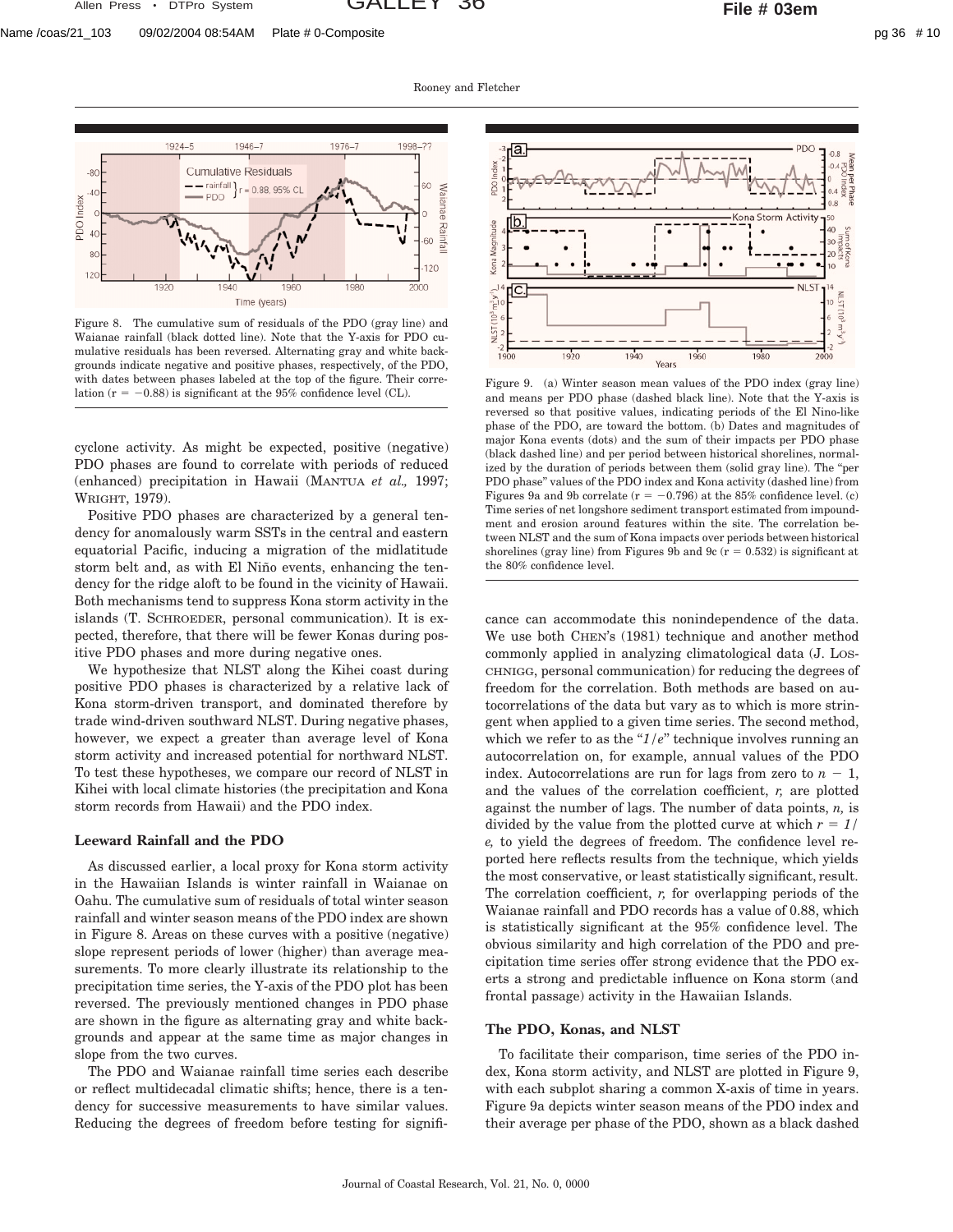Shoreline Change and Climate: Maui, Hawaii

line. The latter is compared to a time series of Kona impacts, which have been summed over each PDO phase and is also depicted as a dashed black line, in Figure 9b. It is apparent that both records behave similarly on a "per PDO phase" basis, and the correlation between them is significant at the 85% confidence level. As discussed earlier, the historical record of Kona storm impacts includes a number of assumptions. However, by comparing the cumulative impact of all Kona events over multiple years, the influence introduced by a single event that is incorrectly ranked is reduced. Also, the reliability of conclusions based on it are considerably strengthened by the fact that, over different phases of the PDO, the Kona storm record closely matches the general pattern of the robustly measured precipitation time series from Waianae.

Unfortunately, the temporal distribution of historical shorelines does not coincide very well with the beginning and end of PDO phases, making direct comparisons between them difficult. Accordingly, the sums of estimated impacts of major Konas for each period between historical shorelines, normalized by the duration of each period, are shown in Figure 9b as a gray solid line. That is compared to the record of NLST between historical shorelines within the site, shown in Figure 9c. Their correlation coefficient, *r,* is 0.53, which is significant at the 80% confidence level. Although one typically expects to see correlations being reported at the 95% confidence level, characteristics of what is being correlated must be considered. We are investigating a phenomenon that operates as a background set of multidecadal relatively low-magnitude climatic conditions. It has periods of up to several years within a phase in which the sign of the index reverses and includes only two complete cycles over the period for which we have data. Additionally, the generation of individual Kona storms is chaotic, and other factors influence NLST. Under the circumstances, we feel that the 80% confidence level is about as high a correlation as can be reasonably expected.

In an effort to cross check the above results, we appraise the ability of the historical Kona storms to move the volumes of sediment indicated by the NLST record (ROONEY, 2002). Deepwater wave characteristics from five Kona events (U.S. ARMY CORPS OF ENGINEERS, 1967) are used for three runs of the Simulating Waves Nearshore (SWAN) model (BOOIJ *et al.,* 1999). The breaking wave height and the angle of the crests to the shoreline, in conjunction with a number of assumptions, are applied to a longshore sediment transport equation adapted for Hawaiian beaches (SEA ENGINEERING INC., 1982). We calculate a total volume of  $8.4 \times 10^5$  m<sup>3</sup> of sediment was transported northward by Kona storms, or about double that from the NLST record, but the associated uncertainty is estimated to be plus or minus an order of magnitude. This approach is much too simplistic and subject to error to consider the result to be confirmation of the dominance of Konas in shaping the history of NLST in the area. Rather, it suggests that Konas may be capable of causing the changes documented at the site.

The scenario suggested by Kona storms and NLST records at this site is consistent with other time series including the PDO and Multivariate ENSO indices and precipitation in Waianae. There are meteorological mechanisms linking the

PDO and Kona storm activity, and Kona storms appear to have been able to induce the observed changes in NLST, while other possible forces do not appear to have caused them. Given these considerations, and the correlations and PDO-ENSO-Kona storm linkage discussed above, we conclude that there is strong evidence that the PDO does exert a significant influence on Kona storm activity in Hawaii. By suppressing (allowing) Kona storm activity in main Hawaiian Islands when it is in a positive (negative) phase, the PDO is found to reduce (enhance) northward NLST, over decadal time scales, within the Halama study site.

#### **The PDO and Shoreline Change Prediction**

The study site discussed here is uniquely situated, facing to the south and protected by West Maui and other islands, such that more of its decadal-scale sediment dynamics are driven by Kona storms than probably any other stretch of coast in at least the Hawaiian Islands. However, many other Pacific shorelines are impacted by forces that show some degree of response to the PDO. As discussed above, the PDO strongly influences hurricane activity near Hawaii and, although the affect may change for different areas, across the entire equatorial Pacific (CHU and CLARK, 1999). Positive PDO phases, which are associated with a deepening of the Aleutian low, appear to be linked to the occurrence of large winter season waves in the Hawaiian Islands. Particularly large North Pacific swell events are found to correlate at the 95% level with unusually high PDO index values, suggesting that these shoreline-modifying events are also modulated by the PDO (ROONEY et al., in press). We anticipate that as further research is conducted, sediment dynamics along many Pacific shorelines will be found to be strongly influenced by PDO-controlled forces.

An understanding of the physics driving the PDO is required before we will be able to predict PDO-induced impacts to the shoreline on decadal time scales. Given the PDO's long period and the relatively short duration of observational records, longer-term proxy records of climatic data must be developed to address the many questions regarding this phenomena (CANE and EVANS, 2000). Despite shortcomings in our understanding, the PDO's tendency to persist for decades gives it some use as a tool for enhancing ENSO-based climate and weather predictions (GERSHUNOV and BARNETT, 1998; GERSHUNOV *et al.,* 1999; MCCABE and DETTINGER, 1999). Answering some of the fundamental questions regarding the nature of the PDO will help to enhance our understanding of and ability to cope with climatic impacts on shoreline change at decadal time scales.

# **CONCLUSIONS**

Over the period 1900 to 1997, net accretion of  $4.2 \times 10^5$  m<sup>3</sup> of sediment occurred in the north part of the Kihei coastline while the southern part experienced a net loss of  $1.5 \times 10^5$ m3. This pattern suggests that there has been net northward longshore sediment transport. The timing of shoreline changes suggest that the bulk of sediment dynamics have been caused by natural, rather than anthropogenic, forces. However, sediment impoundment through hardening of the shore-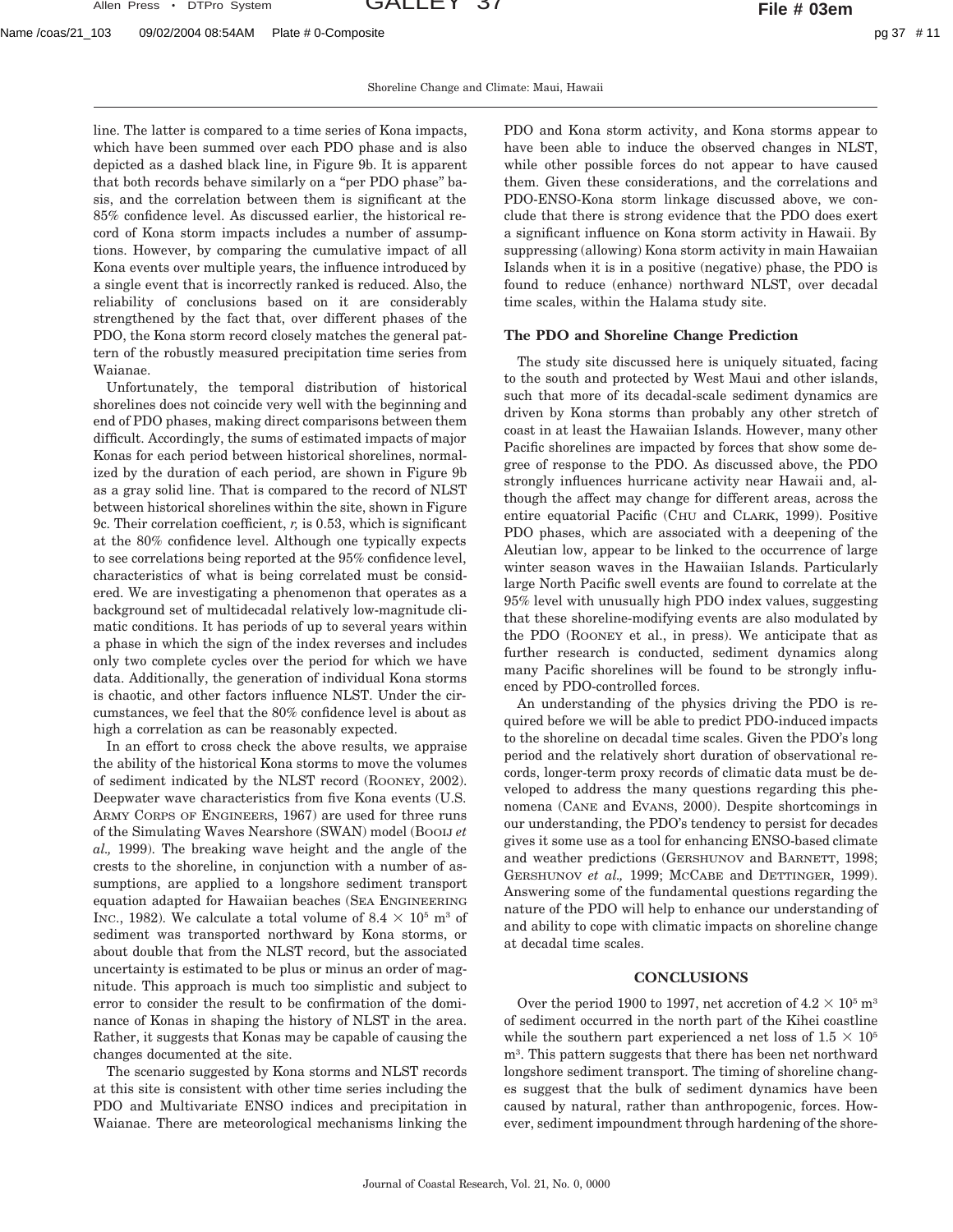**?2**

line is primarily responsible for an observed 50%decrease in mean beachwidth and rates of NLST and is estimated to have resulted in a loss of  $4.2 \times 10^4$  m<sup>3</sup> of sediment to the active beach system between 1975 and 1997. Production of calcium carbonate on the adjacent fringing reef is estimated to have added about  $5.2 \times 10^4$  m<sup>3</sup> of sediment between 1900 and 1997, indicating that it is a markedly less important process than LST at these time scales.

We discuss results of a case study of the not uncommon situation of an area with a serious coastal erosion problem, but with very little oceanographic and other data available to facilitate a thorough evaluation. Given the importance of the beach resource and need for improved management indicated by severe loss of that resource, it is necessary to use what data are available to make the best possible analysis of what is causing these changes. Here, unique wave exposure characteristics at the study site enable the use of a history of NLST to gain insight into forces responsible. It has been suggested (*e.g.,* MANTUA *et al.,* 1997) that the PDO modulates aspects of atmospheric circulation in the Pacific, causing ENSO-like fluctuations in SST and SLP. We hypothesize that migration of the midlatitude storm belt and an enhanced tendency for the ridge aloft to be located in the vicinity of Hawaii are characteristic of positive PDO phases. These cause belowaverage Kona storm activity in the Islands and result in trade wind-driven southward NLST during positive PDO phase. During negative PDO phases, higher than average Kona storm activity occurs, resulting in northward NLST. Historical records and dissimilarities between patterns of NLST, hurricane activity, and tsunamis suggest that hurricanes and tsunamis have had a relatively minor impact over the last 150 years. We find statistically significant correlations among the PDO index, Kona-related precipitation, historical Kona storm activity, and NLST calculated from shoreline movement. Historical data appears therefore to support the hypothesis that the PDO exerts a primary control on decadal-scale fluctuations in shoreline behavior in Kihei. Given the PDO's influence on hurricanes and North Pacific swell in Hawaii, and other Pacific basin-wide changes, it probably exerts some control on sediment dynamics in many other areas as well. Consideration of PDO impacts is likely to improve management of beach resources on many Pacific shorelines.

## **ACKNOWLEDGMENTS**

The authors thank Drs. Kevin Bodge, Doug Inman, Mark Merrifield, Bruce Richmond, Abby Sallenger, Glenn Shepherd, and Paul Wessel, for their assistance. Additional thanks go to the Coastal Geology Group of the University of Hawaii and geologists from the U.S. Geological Survey for their assistance with data collection. Nathan Mantua's permission to use our Figure 7 is gratefully acknowledged. Nancy Hurlbert of the SOEST Publications Office provided graphics. This project was funded in part by the U.S. Geological Survey Coastal and Martine Geology Program, the National Oceanic and Atmospheric Administration Coastal Services Center (NOAA Award No. NA960C0308), the State of Hawaii Department of Land and Natural Resources Main Hawaiian

Islands—Marine Resources Initiative (Award No. 432545), and the Hawaii Sea Grant College (Award R/EP 12).

## **LITERATURE CITED**

- ARMSTRONG, R.W., 1983. *Atlas of Hawaii.* Honolulu: University of Hawaii Press, p. 54.
- BARNETT, T.P.; PIERCE, D.W.; SARAVANAN, R.; SCHNEIDER, N.; DOMMENGET, D., and LATIF, M, 1999. Origins of the midlatitude Pacific decadal variability. *Geophysical Research Letters,* 26(10), 1453–1456.
- BAUER, B.O. and ALLEN, J.R., 1995. Beach steps: An evolutionary perspective. *Marine Geology,* 123, 143–166.
- BAUMGARTNER, T.R., SOUTAR, A., FERREIRA-BARTRINA, V., 1992. *Reconstruction of the History of Pacific Sardine and Northern Anchovy Populations Over the Past Two Millennia from Sediments of the Santa Barbara Basin, California.* CalCOFI Rep., 33, 24–40.
- BODGE, K.R., 1998. *Sediment Management at Inlets/Harbors, in Coastal Engineering Manual,* Part V, Ch. 6. Draft, U.S. Army Corps of Engineers.
- BOOIJ, N., RIS, R.C., and HOLTHUIJSEN, L.H., 1999. A third-generation wave model for coastal regions, Part I, model description and validation. *Journal of Geophysical Research,* C4, 104, 7649–7666.
- CANE, M.A., and EVANS, M., 2000. Do the tropics rule? *Science,* 290, 1107–1108.
- CHEN, W.Y., 1981. Fluctuations in Northern Hemisphere 700 mb height field associated with the Southern Oscillation. *Monthly Weather Review,* 110, 808–823.
- CHU, P., and CLARK, J.D., 1999. Decadal variations of tropical cyclone activity over the central North Pacific. *Bulletin of the American Meteorological Society,* 80(9), 1875–1881.
- COYNE, M.A., FLETCHER, C.H., and RICHMOND, B.M., 1999. Mapping coastal erosion hazard areas in hawaii: observations and errors. *Journal of Coastal Research, Special Issue* No. 28, 171–184.
- DIAZ, H.F., and KILADIS, G.N., 1992. Atmospheric teleconnections associated with the extreme phases of the southern oscillation. *In:* DIAZ, H.F., and MARKGRAF, V. (eds.), *El Nino, Historical and Paleoclimatic Aspects of the Southern Oscillation.* Cambridge: Cambridge University Press, pp. 7–28.
- FLETCHER, C., ROONEY, J., and BARBEE, M., in press. Mapping shoreline change using digital orthophotogrammetry on Maui, Hawaii. *Journal of Coastal Research.*
- FLETCHER, C.H.; GROSSMAN, E.E.; RICHMOND, B.R., and GIBBS, A.E., 2002. *Atlas of Natural Hazards in the Hawaiian Coastal Zone.* U.S. Geological Survey, Geologic Investigations, Series I-2761.
- GERSHUNOV, A., and BARNETT, T.P., 1998. Interdecadal modulation of ENSO teleconnections. *Bulletin of the American Meteorological Society,* 79(12), 2715–2725.
- GERSHUNOV, A.; BARNETT, T.P., and CAYAN, D.R., 1999. North Pacific interdecadal oscillation seen as factor in ENSO-related North American climate anomalies. *Eos,* 80(3), 25–30.
- GIBBS, A.E.; RICHMOND, B.M.; FLETCHER, C.H., and HILLMAN, K.P., 2001. Hawaii Beach Monitoring Program: Beach Profile Data. U.S. Geological Survey Open-File Report 01-308, Version 1.0.
- GIAMBELLUCA, T.W. and SCHROEDER, T.A., 1998. Climate. *In:* JU-VIK, S.P., and JUVIK, J.O. (eds.), *Atlas of Hawaii.* Honolulu: University of Hawaii Press, pp. 49–59.
- GODDARD, L., and GRAHAM, N.E., 1997. El Niño in the 1990s. Jour*nal of Geophysical Research,* 102(C5), 10423–10436.
- GU, D., and PHILANDER, S.G.H., 1997. Interdecadal climate fluctuations that depend on exchanges between the tropics and extratropics. *Science,* 275, 805–807.
- HARAGUCHI, P., 1979. *Weather in Hawaiian Waters.* Honolulu: Hawaii Reprographics, pp. 29–32.
- HARE, S.R.; MANTUA, N.J., and FRANCIS, R.C., 1999. Inverse production regimes: Alaskan and West Coast salmon. *Fisheries,* 24(1), 6–14.
- HARNEY, J.N., and FLETCHER, C.H., 1999. Carbonate sediment budget of a windward fringing reef, Hawaiian Islands. *Transactions*